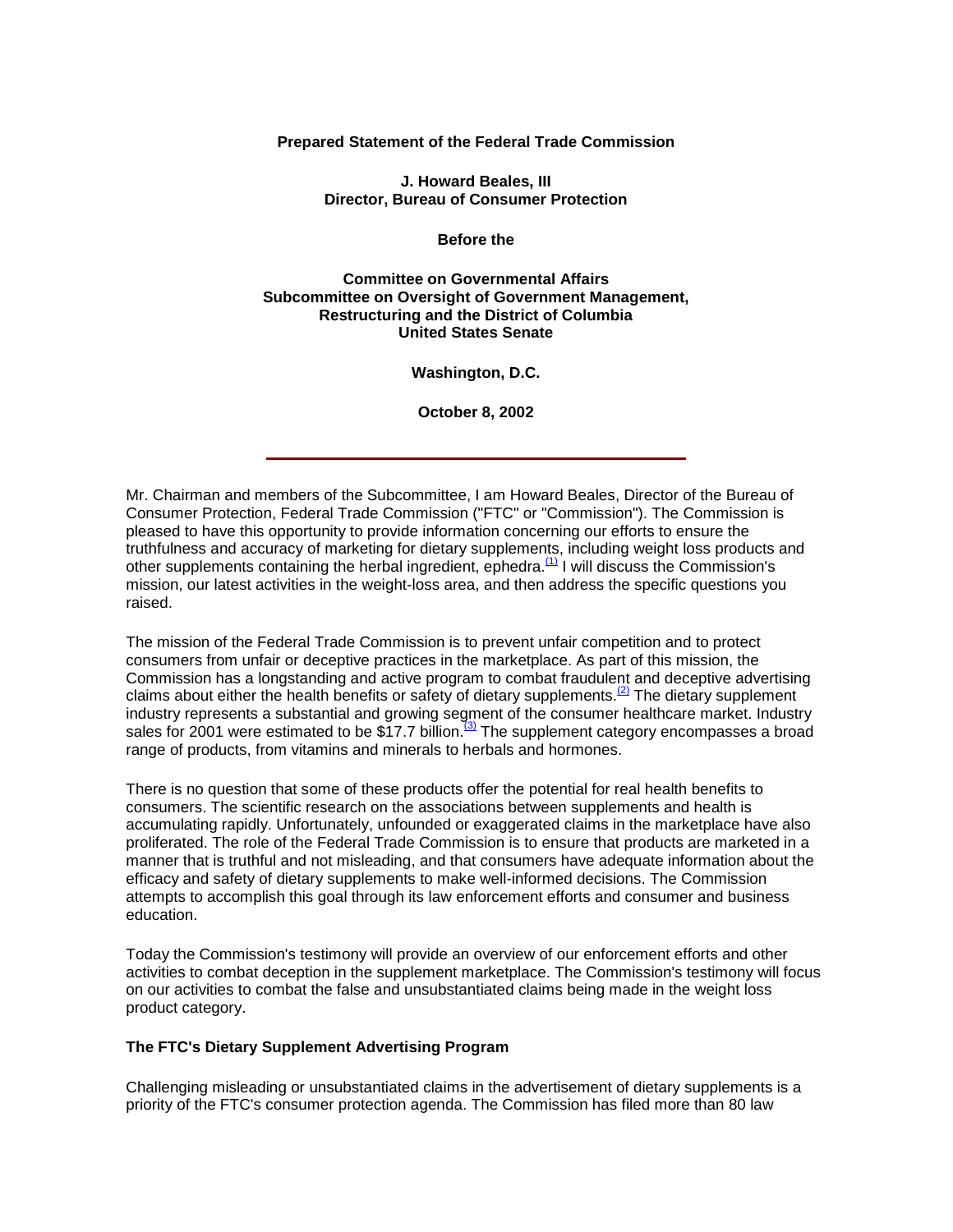enforcement actions over the past decade challenging false or unsubstantiated claims about the efficacy or safety of a wide variety of supplements. The Commission focuses our enforcement priorities on national advertising claims for products with unproven benefits, products promoted via the Internet and elsewhere to treat or cure serious diseases, and claims for products that present significant safety concerns to consumers.

As in all our advertising programs, we work to make sure our enforcement actions have a strong impact. For example, the Commission holds accountable not just the supplement manufacturer but other parties that play a role in deceptive marketing, like ad agencies, infomercial producers, distributors, retailers, catalog companies, and celebrity endorsers.<sup>(4)</sup> In addition, we have sought to obtain more meaningful relief for consumers, going beyond the basic cease and desist orders in many cases, to require substantial monetary relief for consumer redress or disgorgement of profits.<sup>(5)</sup> Finally, when the marketing of a supplement raises safety concerns, the Commission has required that strong warning statements be placed in labeling and advertising. $6$ 

# **Weight Loss Advertising Report**

As the Subcommittee is aware, ephedra is often marketed as a weight-loss product. Last month, the staff of the Federal Trade Commission released a "Report on Weight-Loss Advertising: An Analysis of Current Trends." $\mathbb{Z}$  The report was initiated as a response to increasing recognition of the detrimental effects of obesity and to the serious challenges facing law enforcement agencies in their efforts to stop deceptive advertising for weight loss products and services. Consumers spend billions of dollars on products that purport to promote weight loss. A majority of these products appear to fall into the dietary supplement category.<sup>(8)</sup>

The FTC staff's Weight Loss Advertising Report analyzed claims from a nonrandom sample of 300 advertisements disseminated during the first half of 2001, including ads in all major forms of media. With the assistance of members of the Partnership for Healthy Weight Management, the staff collected ads from television, direct mail, and the Internet. Staff also obtained a sample of ads from newspapers and conducted a more systematic review of ads appearing in selected magazines. By comparing a sample of ads disseminated in 1992 and 2001 in eight national magazines, the Commission staff looked at trends in the frequency of ads, the types of products marketed, and the most common advertising techniques. The analysis showed that more than half (55%) of the ads collected contained at least one representation that was very likely to be false or to lack substantiation. The historical comparison of magazine ads also revealed a much higher frequency of questionable claims and marketing techniques in 2001 compared to a decade ago. For example, ads in the 2001 magazine sample were much more likely to use dramatic before-and-after photos and other consumer testimonials, to promise substantial, rapid and permanent weight loss, often without any diet or exercise, and to promise "guaranteed" and "scientifically proven" results.

## **Public Workshop on Weight Loss Products**

In light of the findings of the Weight Loss Advertising Report the Commission will explore other strategies, beyond traditional law enforcement efforts, to curb deception in the weight loss industry. Even with an increase in enforcement actions by the FTC and other agencies in the past decade, deceptive claims continue to rise.  $\frac{\Theta}{\Theta}$  Aggressive law enforcement will always remain a critical component of an effective program to combat weight loss scams, but it is clear that we must also pursue other approaches. The Commission will continue to engage in consumer education efforts to increase awareness of weight loss scams and will work with industry toward better self-regulatory programs.

Toward that end, the Commission is holding a public workshop on Advertising of Weight Loss Products on November 19.<sup>(10)</sup>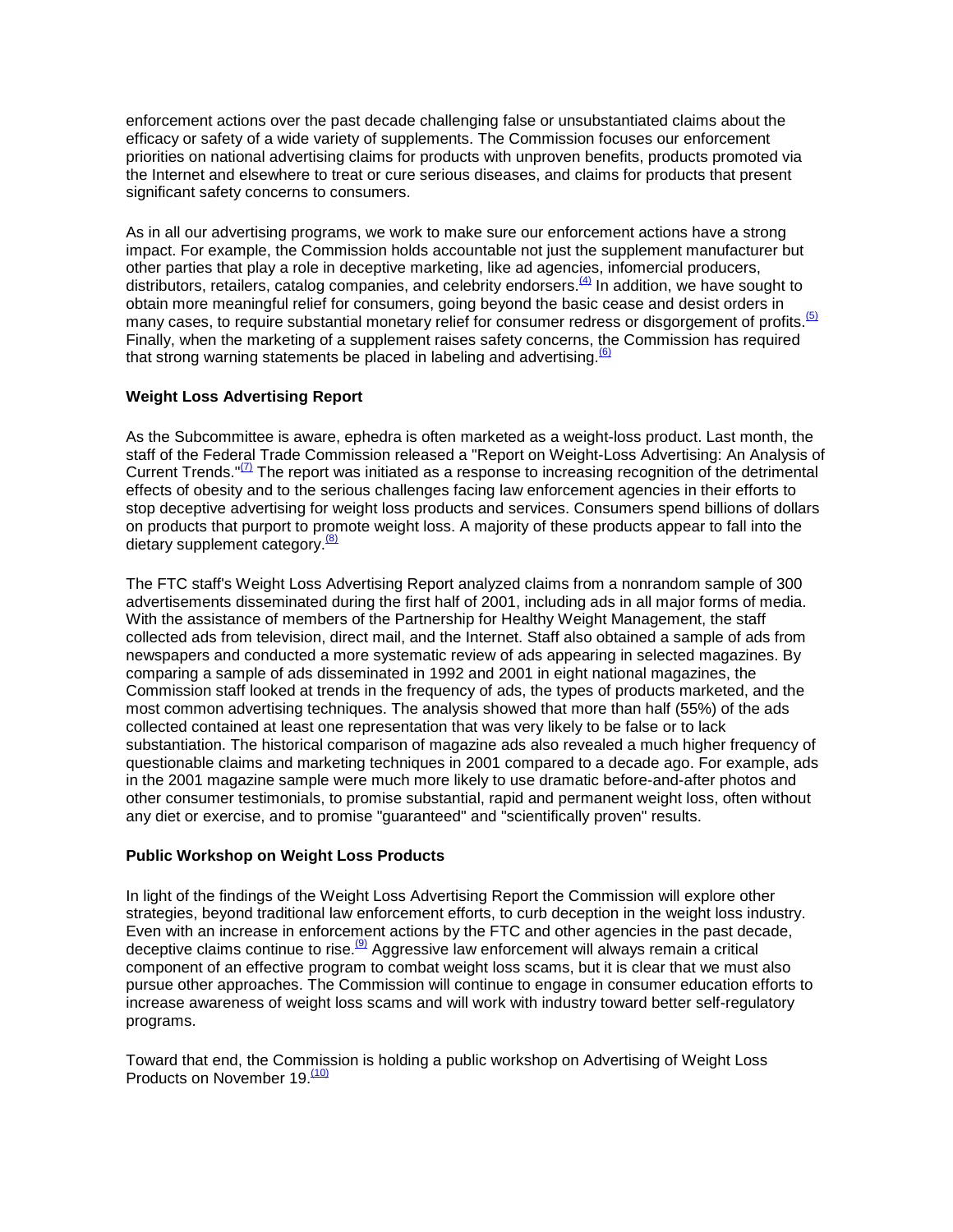The purpose of the workshop is to explore both the impact of deceptive ads on the public health and new approaches to fighting the proliferation of misleading claims. A wide variety of stakeholders, including government officials, scientists, public health groups, marketers of weight loss products, advertising professionals, and representatives of media have been invited to participate.

With that background about the FTC's dietary supplement program and our activities relating to weight loss advertising, the testimony will now focus on the specific questions posed by the Subcommittee.

## **1. Please discuss the enforcement actions that FTC has taken against companies that have marketed ephedra-containing products as safe and without side effects.**

The FTC has brought four enforcement actions challenging unqualified safety/no side effects claims for supplements containing ephedra. $(11)$ 

These actions have included products marketed as alternatives to street drugs such as Ecstacy as well as body-building supplements and energy supplements. FTC staff also has additional non-public investigations pending that include safety claims for ephedra products. Although we recognize that the Department of Health and Human Services (HHS) is awaiting the completion of a review of the scientific evidence on ephedra safety, under the FTC Act an advertiser is required to have competent and reliable scientific evidence supporting claims made in advertising before they are made. Under that standard, the FTC has alleged that unqualified safety claims in advertising for ephedra products are deceptive.

In each of the four ephedra cases, the Commission has imposed orders that both prohibit unsubstantiated safety claims and require a strong disclosure warning about safety risks in all future advertising and labeling by the respondent.<sup>(12)</sup> In addition, the order against Global World Media Corp., for its marketing of ephedra as a street drug alternative, includes a prohibition against marketing in media targeted at young audiences.<sup>[2]</sup>

#### **2. Does the FTC believe that ephedra-containing products are safe? Would such a claim be substantiated by current science? What percentage of advertisements for ephedra products claimed that they were safe? What percentage of ephedra ads included warnings about the health risks associated with the use of the product?**

The FTC act requires that objective claims about products and services be substantiated *before* the ad is disseminated. The substantiation standard required for safety claims is one of "competent and reliable scientific evidence." As discussed in response to Question 1, the FTC has brought four cases alleging that unqualified safety claims for ephedra are not substantiated by this level of evidence and thus violate Section 5 of the FTC Act.<sup>(14)</sup>

Twenty-three ads, or about 8%, of the 300 sampled for the Weight Loss Advertising Report identified ephedra, ephedrine or Ma Huang as an ingredient. $\frac{(15)}{(15)}$  Of these:

- 11, or 48%, made safety claims.  $\frac{(16)}{2}$
- 7, or 30%, included a specific health warning about ephedra's potential adverse effects.

## **3. The FTC's recent report about the increased number of deceptive advertisements for weight loss products compared advertisements in 1992 and 2001. Please explain the rationale for choosing the year 1992 for this analysis.**

The year 1992 was selected for comparison because it allowed staff to compare ads that appeared after the FDA promulgated its final rule on weight loss products with ads appearing after the 1994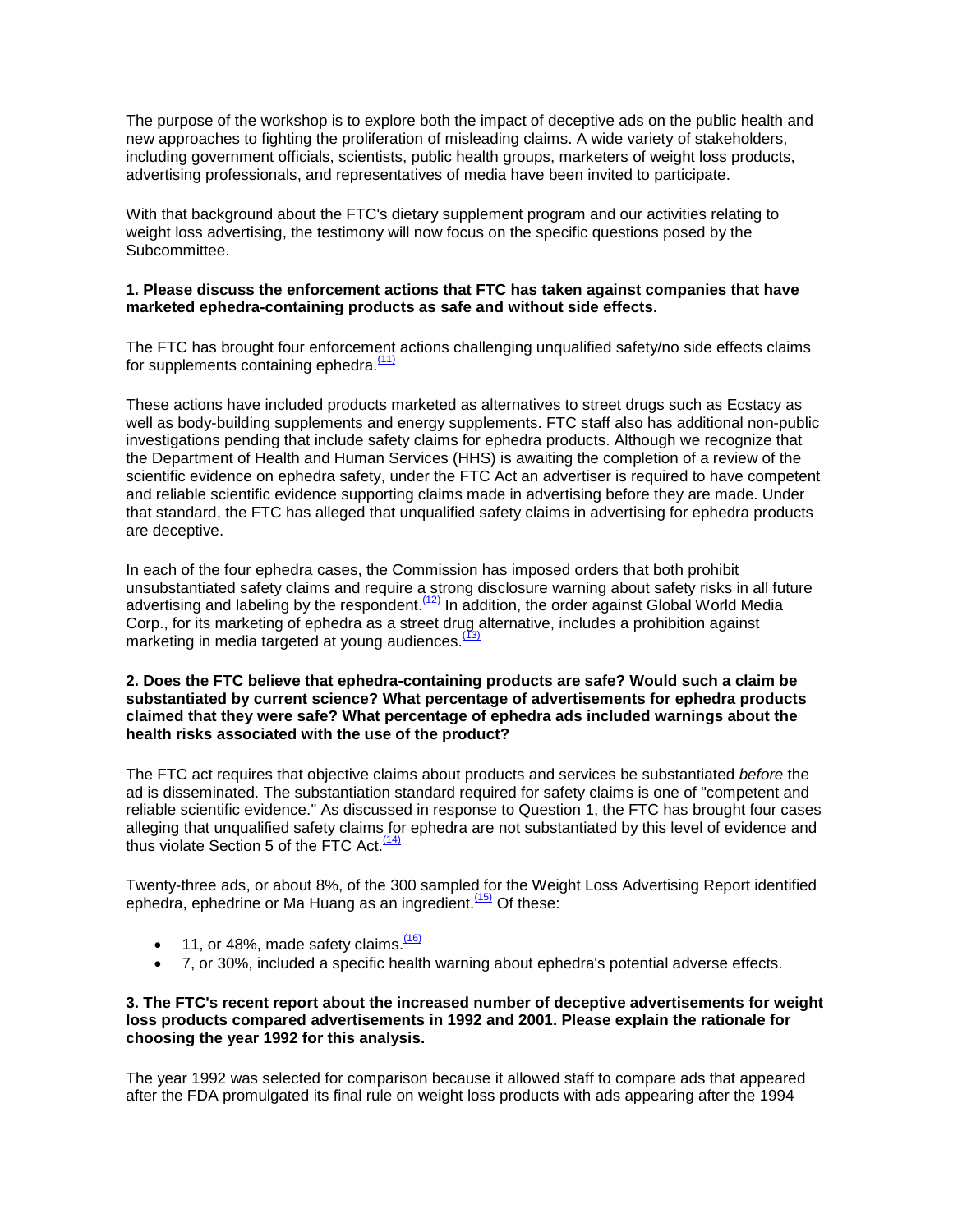passage of the Dietary Supplement Health and Education Act (DSHEA).<sup>(17)</sup>

## **4. Certain products require pre-market approval prior to sale in the United States. Dietary supplements do not require such pre-market approval. Therefore, the public may experience considerable exposure to an unsafe dietary supplement before any government action ensues. Is the FTC the most appropriate agency to be policing the safety of dietary supplements?**

The Food and Drug Administration has both the expertise and the principal statutory authority to oversee the safety of dietary supplements. The Federal Trade Commission also gives enforcement priority to cases involving false or unsubstantiated safety claims in supplement advertising and by engaging in education efforts to alert consumers to potential safety risks. Our efforts are coordinated closely with FDA staff and we rely heavily on FDA and other scientific agencies for advice on the health effects of supplements. We view our activities on supplement safety as playing an important supporting role to FDA's more comprehensive efforts to ensure the safety of dietary supplements.

#### **5. Since passage of the Dietary Supplement Health and Education Act, FTC enforcement against deceptive marketing of products has increased significantly, with FTC law enforcement cases involving weight loss products or services in the nineties equaling those filed in the previous seven decades. Does this indicate that the elimination of the requirement for pre-market approval by the FDA has left consumers only protected by the FTC?**

The comparative analysis of magazine advertising from 1992 and 2001 indicates that there has been an increase both in the overall volume of ads for weight loss products and services and in the incidence of deceptive or misleading claims. $(18)$  In response, the FTC has stepped up both its own enforcement efforts and its efforts to coordinate with other law enforcement authorities. The Federal Trade Commission is not the only agency to police the dietary supplement industry. DSHEA requires a manufacturer of a dietary supplement to have substantiation for any structure/function claims so that the claim is truthful and not misleading. We, therefore, coordinate our enforcement efforts closely with the Food and Drug Administration. In addition, we work closely with the state Attorneys General, and other state and local law enforcement authorities. We are also increasing our efforts to combat cross border fraud in the weight loss industry and other health-related industries by coordinating with law enforcement agencies in Canada, Mexico and other countries.

## **6. Would the FTC agree that it is inefficient to have to screen product marketing once it is on the market rather than before it goes to market? Would the system be more efficient if FDA were allowed to screen the claims made by dietary supplement manufacturers based on current scientific knowledge?**

At this time, the Commission is not aware of any systematic analysis of the relative efficiency of preclearance versus post-claim enforcement in the dietary supplement market. The FTC does not pre-screen advertising claims for dietary supplements or any other product or service within its jurisdiction. Instead, the agency addresses deception in the marketplace largely through post-market enforcement actions targeted against specific false or misleading claims. In applying this approach, the agency seeks to balance the risk of allowing commercial speech that might prove to be false or misleading and the risk of banning or delaying commercial speech that might prove to be true. Considerations like the nature of the claims and the risks that may result from deception are important components of this balancing. Claims about health and safety, in particular, require a rigorous substantiation standard as well as a strong and active enforcement program to back up that standard. The Commission's role in reviewing the truthfulness and accuracy of claims presumes that products are legally in the marketplace and do not pose an unacceptable risk of consumer injury.

## **7. Against what percentage of bad actors does FTC have the resources to take enforcement action? Does this leave a large number of bad actors continuing to market to an unsuspecting**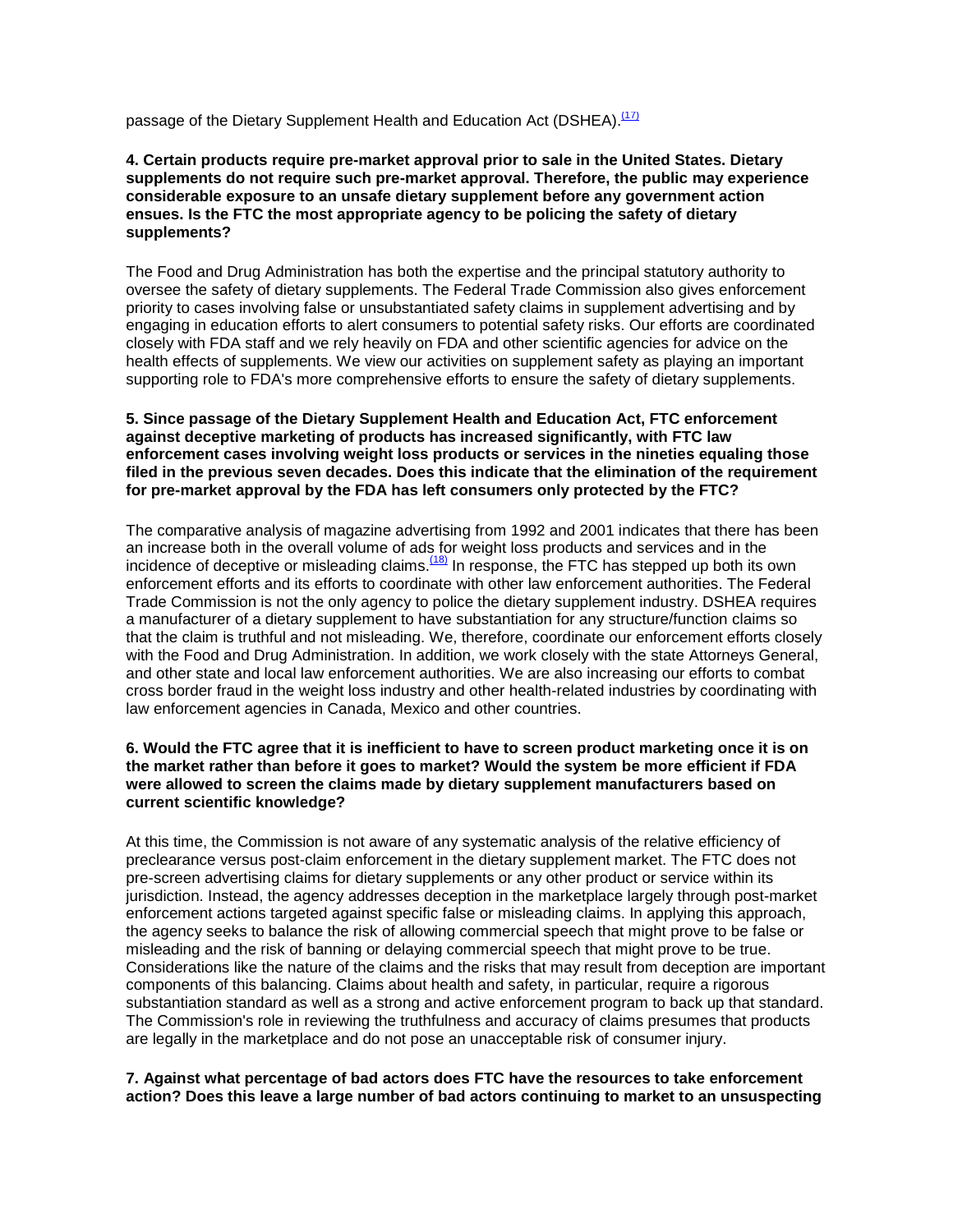#### **public because the FTC only has the resources to go after the most prominent and egregious actors?**

Although there is no definitive data to respond to your specific question, the weight loss advertising report strongly suggests that the incidence of false and deceptive claims has increased over the past decade. The Commission has made enforcement against deceptive supplement advertising, including weight loss supplements, a priority of its consumer protection mission and devotes significant resources to investigation and prosecution of cases against false and unsubstantiated advertising in this industry. As in any law enforcement effort, the Commission attempts to direct its resources to the cases involving the greatest amount of harm or otherwise serving an important law enforcement interest. It is important that we continually reassess the efficacy of our enforcement efforts and examine alternative approaches that may increase our effectiveness. These are the questions that we will be examining at our November 19 workshop on weight loss advertising.

Aggressive law enforcement is a critical component of an effective program to combat market deception. At the same time, it seems clear that we should pursue other strategies like consumer education, better industry self-regulation, and encouraging better media screening of facially false ads. Our workshop will focus on ways to enhance our current approaches to curbing deceptive weight loss advertising and on coming up with creative new strategies to maximize the efficient use of our law enforcement resources.

#### **Conclusion**

The Commission thanks this Subcommittee for focusing attention on this important consumer health issue and for giving the Federal Trade Commission an opportunity to discuss its role. The Commission looks forward to working with the Subcommittee on initiatives concerning our dietary supplement program and our activities involving weight loss marketing.

#### **Endnotes:**

1. The written statement presents the views of the Federal Trade Commission. Oral testimony and responses to questions reflect my views and do not necessarily reflect the views of the Commission or any Commissioner.

2. Our authority in this area derives from Section 5 of the Federal Trade Commission Act, which prohibits "unfair or deceptive acts and practices in or affecting commerce," and Section 12, which prohibits the false advertisement of "food, drugs, devices, services or cosmetics." 15 U.S.C. §§ 45, 52.

3. Source: *Nutrition Business Journal,* Supplement Business Report 2002.

4. *See, e.g., Steven Patrick Garvey, et al.* 00-09358-AHM(AIJx)(C.D. Cal. Nov. 15, 2000) (pending litigation against celebrity endorser for "Fat Trapper" infomercial).

5. *See, e.g., Enforma Natural Prods., Inc.,* 04376JSL (CWx)(C.D.Cal. April 25, 2000)(Stipulated Final Order including \$10 million in consumer redress); *Slim America, Inc.,* 97-6072-CIV-Ferguson (S.D. Fla. June 30 1999)(Final judgment for permanent injunction and damages, including \$8.3 million in consumer redress).

6. *See* discussion of Question 1 *infra*.

7. "Weight-Loss Advertising: An Analysis of Current Trends" A Federal Trade Commission Staff Report (Sept. 2002) ("Weight Loss Advertising Report"). Copies of the report are available on the Commission's web site[, www.ftc.gov.](http://www.ftc.gov/)

8. A historical comparison of ads appearing in a sample of eight national magazines in both 1992 and 2001 found that two-thirds of the products promoted in the 2001 sample were for dietary supplements, representing a major shift from 1992 when meal replacement products were the most promoted category. Weight Loss Advertising Report at 21.

9. The FTC has filed more than 80 cases in the past ten years against deceptive weight loss advertising for supplements and other products and services - as many actions as in the prior seven decades combined.